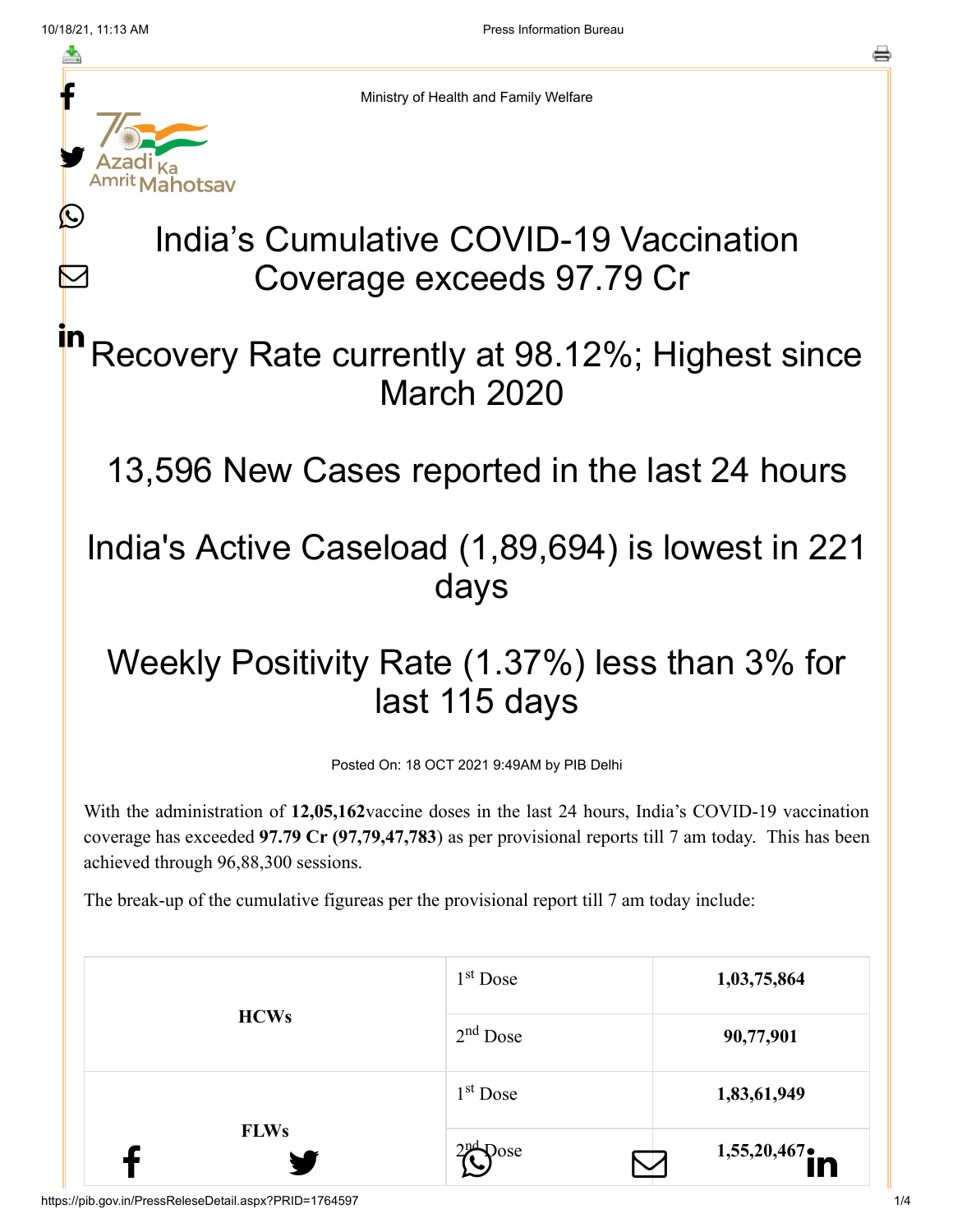| f          |                       | 1 <sup>st</sup> Dose | 39, 31, 57, 500 |
|------------|-----------------------|----------------------|-----------------|
|            | Age Group 18-44 years | $2nd$ Dose           | 11,07,36,109    |
| $\bigcirc$ |                       | $1st$ Dose           | 16,77,59,306    |
|            | Age Group 45-59 years | $2nd$ Dose           | 8,60,28,053     |
|            |                       | $1st$ Dose           | 10,57,36,587    |
| in         | Over 60 years         | $2nd$ Dose           | 6,11,94,047     |
|            | <b>Total</b>          |                      | 97, 79, 47, 783 |

The recovery of**19,582** patients in the last 24 hours has increased the cumulative tally of recovered patients (since the beginning of the pandemic) to **3,34,39,331.**

Consequently, India's recovery rate stands at **98.12%**. Recovery Rate is currently at its highest peak since March 2020.



Sustained and collaborative efforts by the Centre and the States/UTs continue the trend of less than 50,000 Daily New Cases that is being reported for 113 consecutive days now.

**13,596 new cases** were reported in the last 24 hours. Daily New cases reported to be **lowest in230 days now**.

 $f$   $\rightarrow$   $\circ$   $\quad \circ$  in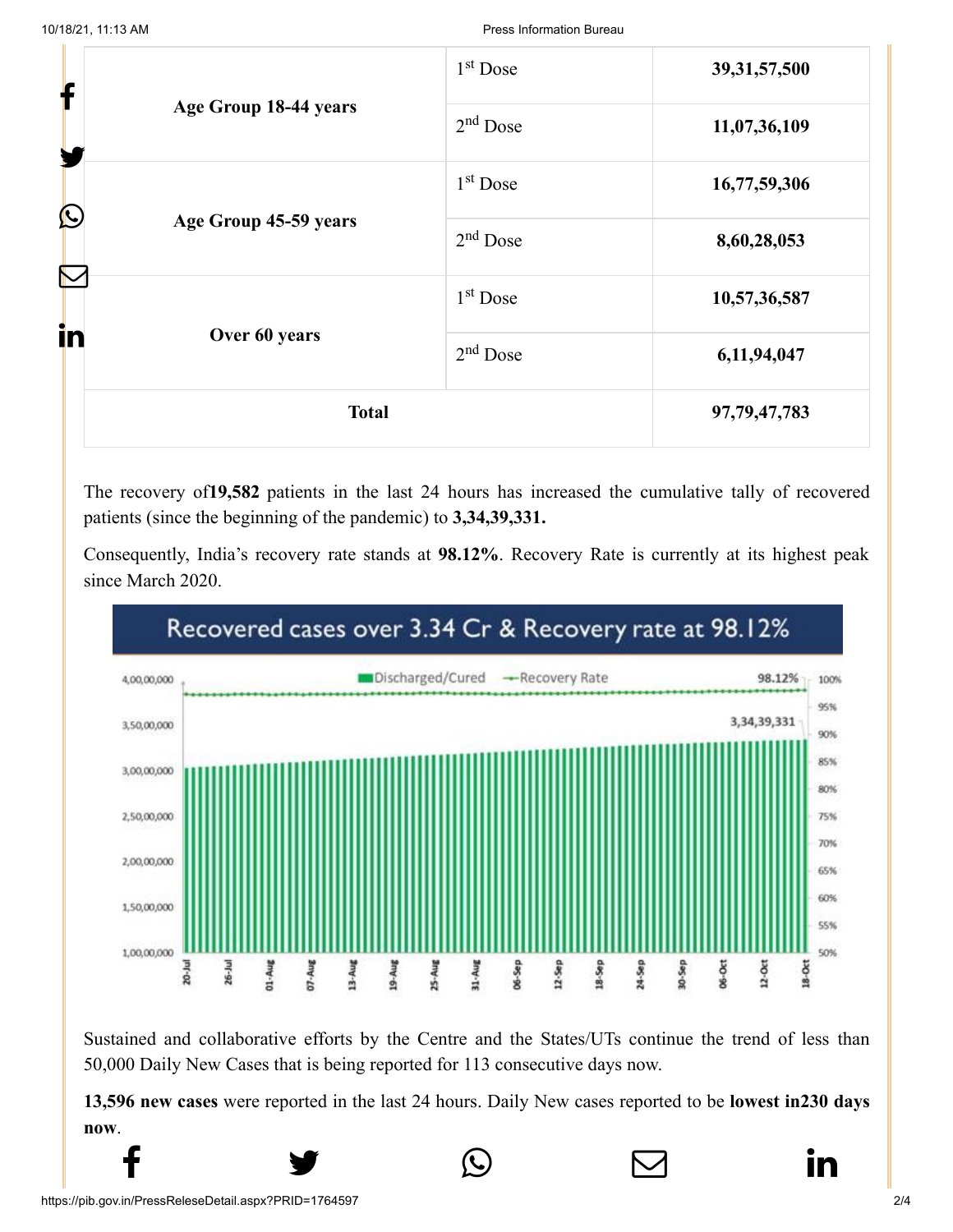10/18/21, 11:13 AM Press Information Bureau



The Active Caseload has fallen below 2 lakh mark and is presently at**1,89,694,** which is**lowest in 221days.**Active cases presently constitute **0.56%** of the country's total Positive Cases.



The testing capacity across the country continues to be expanded. The last 24 hours saw a total of 9,89,493tests being conducted. India has so far conducted over**59.19 Cr (59,19,24,874**) cumulative tests. While testing capacity has been enhanced across the country, **Weekly Positivity Rate at 1.37% remains**

**less than 3% for the last 115 days now.** The **Daily Positivity rate reported to be1.37%.** The daily Positivity rate has remained below3% for last 49 days and below 5% for 132 consecutive days now.

 $f$   $\rightarrow$   $\circ$   $\quad \circ$  in